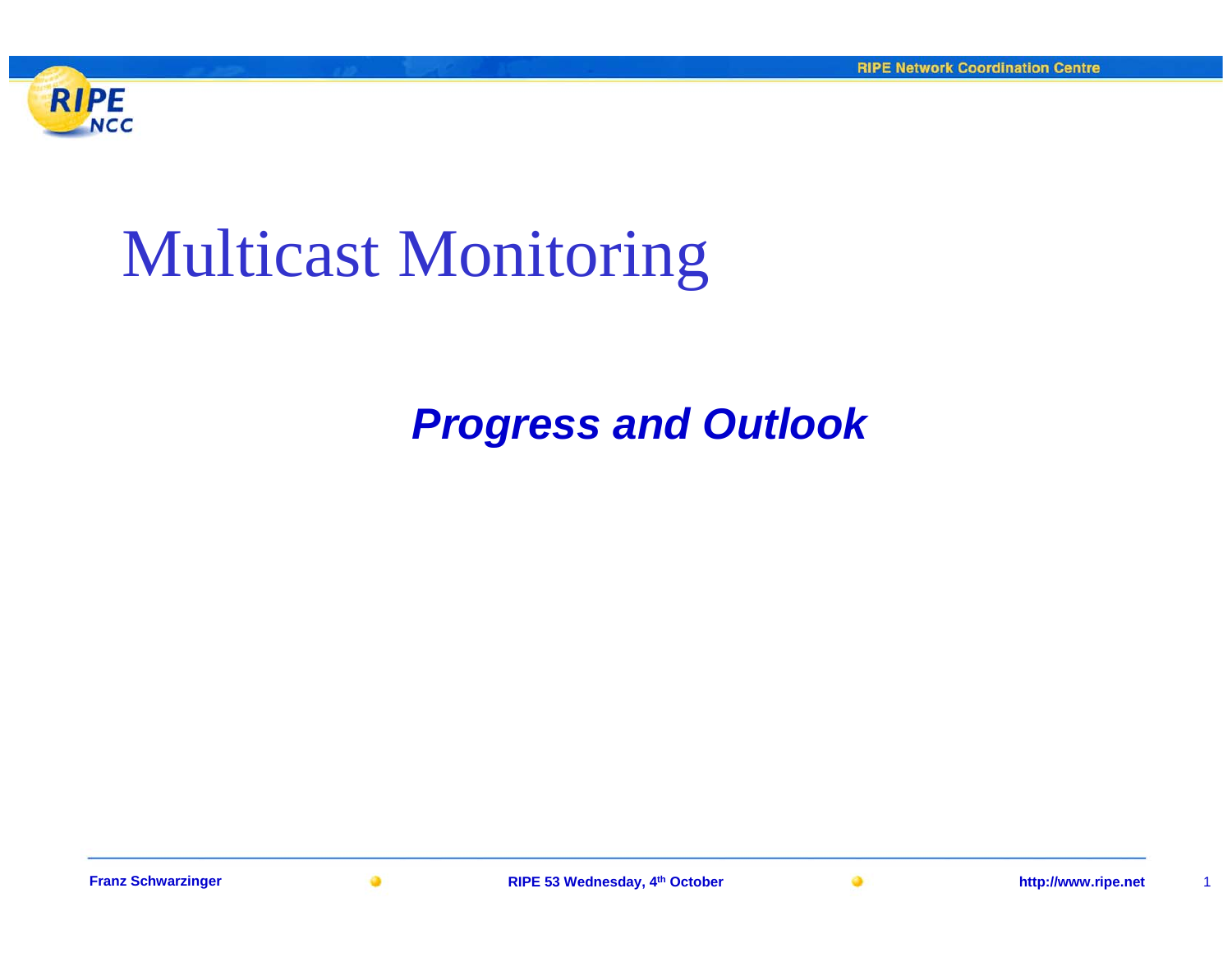#### **RIPE NCC Overview (I)**

- Multicast Monitoring on RIPE NCC Test Traffic Boxes
	- by Gert Doering, April 2006
- Policy suggests
	- Multicast beacons
	- Multicast listeners
	- -- Raw data for interested parties
	- -- Pinpointing of problems
	- All inside and **outside** the TTM Network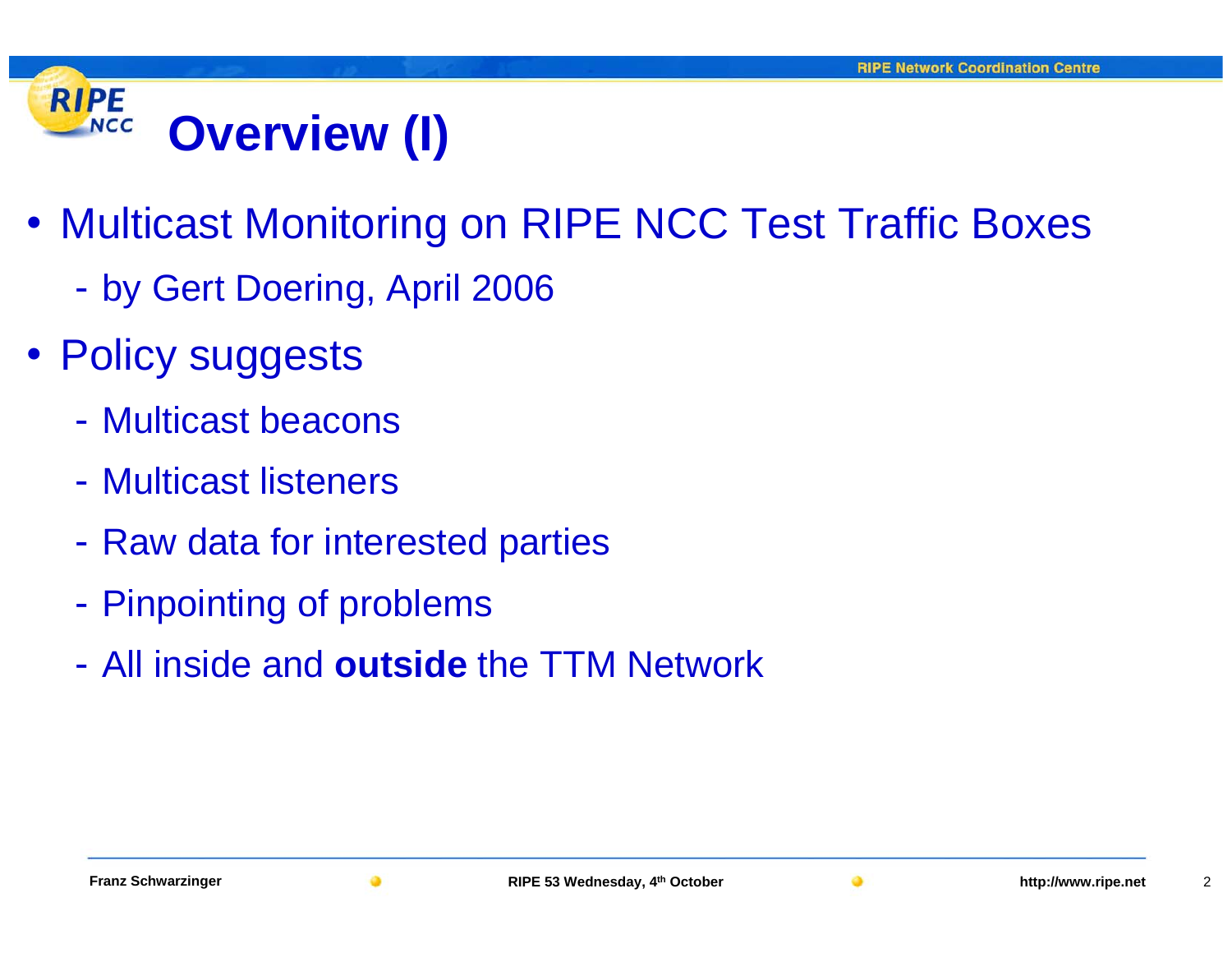#### **RIPE NCC Overview (II)**

- Multicast Monitoring Architecture
	- green: finished, yellow: under construction, red: to be implemented

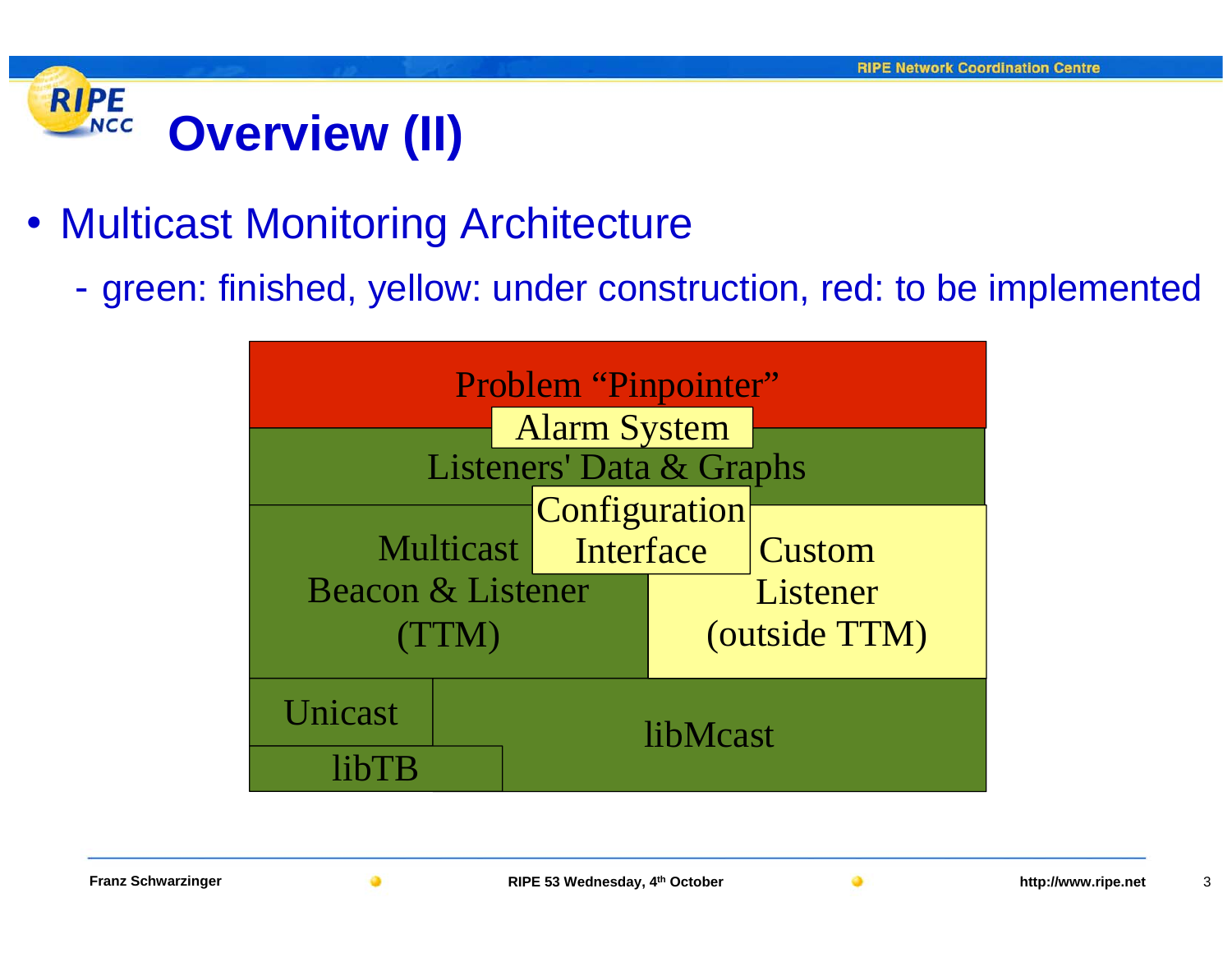#### **RIPE TTM specific measurements NCC**

• Accurate delay measurements

### • Fairly accurate loss measurements

| ⋤                        |                                                         |               |                                                                                                                                                  |                                                                                                                                                                                    |                                                                                                                                                                                                                                                      |  |  |  |
|--------------------------|---------------------------------------------------------|---------------|--------------------------------------------------------------------------------------------------------------------------------------------------|------------------------------------------------------------------------------------------------------------------------------------------------------------------------------------|------------------------------------------------------------------------------------------------------------------------------------------------------------------------------------------------------------------------------------------------------|--|--|--|
|                          | $\nabla$ 224.0.10.17<br>$\nabla$ 224.0.10.18<br>Delays: |               |                                                                                                                                                  | Select Multicasts to be monitored:                                                                                                                                                 |                                                                                                                                                                                                                                                      |  |  |  |
| ⋤                        |                                                         |               |                                                                                                                                                  | $\nabla$ 224.0.10.17                                                                                                                                                               | $\nabla$ 224.0.10.18                                                                                                                                                                                                                                 |  |  |  |
| now-1week                |                                                         |               |                                                                                                                                                  |                                                                                                                                                                                    | Submit Query                                                                                                                                                                                                                                         |  |  |  |
| small                    |                                                         |               |                                                                                                                                                  |                                                                                                                                                                                    |                                                                                                                                                                                                                                                      |  |  |  |
|                          | to                                                      |               | auto-increment -                                                                                                                                 |                                                                                                                                                                                    |                                                                                                                                                                                                                                                      |  |  |  |
| C Loss Only              |                                                         |               |                                                                                                                                                  |                                                                                                                                                                                    |                                                                                                                                                                                                                                                      |  |  |  |
|                          |                                                         |               |                                                                                                                                                  |                                                                                                                                                                                    |                                                                                                                                                                                                                                                      |  |  |  |
|                          |                                                         |               | 100                                                                                                                                              |                                                                                                                                                                                    |                                                                                                                                                                                                                                                      |  |  |  |
|                          |                                                         |               |                                                                                                                                                  |                                                                                                                                                                                    |                                                                                                                                                                                                                                                      |  |  |  |
|                          |                                                         |               | ğ                                                                                                                                                |                                                                                                                                                                                    |                                                                                                                                                                                                                                                      |  |  |  |
| Fri<br>We di<br>Thu      | Sat                                                     | sum<br>Mon    |                                                                                                                                                  | Sat<br>Mon<br>F P1<br>$S$ un                                                                                                                                                       |                                                                                                                                                                                                                                                      |  |  |  |
|                          |                                                         |               | $0.00 \times$<br>Lost                                                                                                                            |                                                                                                                                                                                    |                                                                                                                                                                                                                                                      |  |  |  |
|                          |                                                         |               |                                                                                                                                                  |                                                                                                                                                                                    |                                                                                                                                                                                                                                                      |  |  |  |
|                          |                                                         |               | 100                                                                                                                                              |                                                                                                                                                                                    |                                                                                                                                                                                                                                                      |  |  |  |
|                          |                                                         |               |                                                                                                                                                  |                                                                                                                                                                                    |                                                                                                                                                                                                                                                      |  |  |  |
|                          |                                                         |               | 50                                                                                                                                               |                                                                                                                                                                                    |                                                                                                                                                                                                                                                      |  |  |  |
|                          |                                                         |               |                                                                                                                                                  |                                                                                                                                                                                    |                                                                                                                                                                                                                                                      |  |  |  |
| Spread 0.07<br>$6.77$ ms |                                                         |               | Lost<br>$0.00 \times$                                                                                                                            |                                                                                                                                                                                    |                                                                                                                                                                                                                                                      |  |  |  |
| Y-range delay: 0         | Fri                                                     | Width:<br>Sat | <b>Length:</b> start+1week $\blacktriangleright$<br>narrow -<br>Spread 0.06  3.04 ms average Delay 0.32 ms<br>Món<br>Sun<br>werage Delay 0.32 ms | C Loss and Arrived<br>inconing delay from 224.0.10.17 on Tue Sep 26 13:04:14 UTC 2006<br>50<br>₩ęd<br>inconing delay from 224.0.10.18 on Tue Sep 26 13:04:14 UTC 2006<br>৳<br>We d | Email Alarm to: franz@ripe.net<br>incoming loss from 224.0.10.17 on Tue Sep 26 13:04:14 UTC 2006<br>Thu<br>Arrived 100.00 X<br>incoming loss from 224.0.10.18 on Tue Sep 26 13:04:14 UTC 2006<br>Sat<br>Thu<br>Fri<br>Sun<br>Mon<br>Arrived 100.00 X |  |  |  |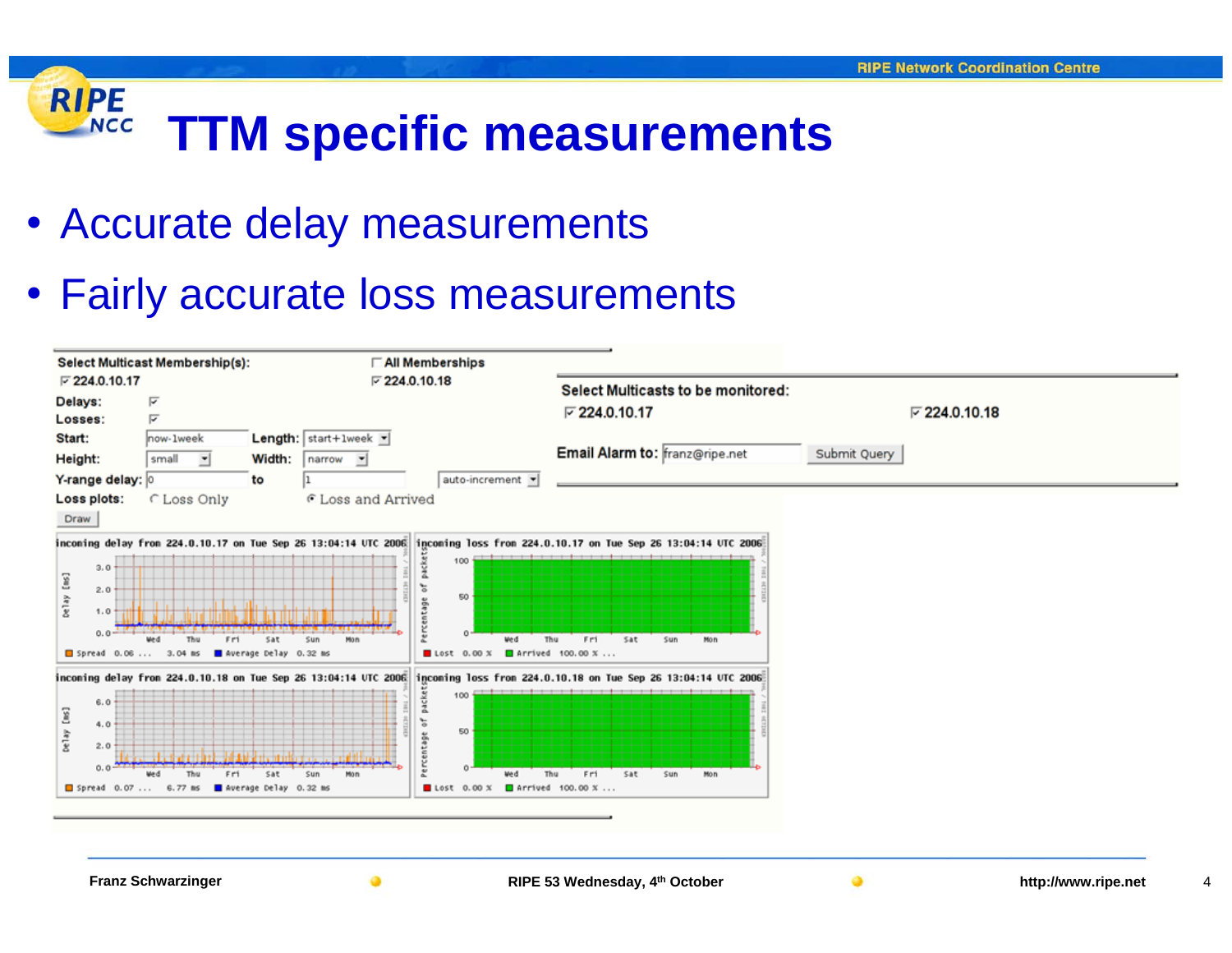#### **RIPE NCC Monitoring outside the TTM network**

- Fairly accurate delay measurements
- Highly configurable
	- -Expected Rate, Timestamp Offset, Defined Values, Packet Size,...
	- -- Auto-Configuration
- Configurable Alarms
	- Conditions
	- -- Sensitivity
	- Email
	- SNMP?

|                                     |    |              |                                        |               | <b>Time</b>                           |  |              | <b>Packet Defined</b> |  | <b>Value</b>       |                            |  |  |
|-------------------------------------|----|--------------|----------------------------------------|---------------|---------------------------------------|--|--------------|-----------------------|--|--------------------|----------------------------|--|--|
|                                     |    |              | <b>Multicast Port Rate Time Format</b> |               | <b>Offset</b>                         |  | <b>Size</b>  |                       |  | Value(s) Offset(s) | <b>Alarm Email Delete?</b> |  |  |
| 12.12.12.12                         | 12 | 20           | UnixTimestamp                          |               | 0                                     |  | 100          |                       |  |                    | franz@ripe.net Delete      |  |  |
| 12.12.12.12                         | 13 | $\mathbf{0}$ |                                        |               | $\ddot{\rm{o}}$                       |  | $\mathbf{0}$ |                       |  |                    | franz@ripe.net Delete      |  |  |
| 14.14.14.14 14                      |    | 14           | UnixTimestamp                          |               | 13                                    |  | 13           | ef56.a5               |  | 12,1               | franz@ripe.net Delete      |  |  |
|                                     |    |              |                                        |               |                                       |  |              |                       |  |                    |                            |  |  |
| Conf.                               |    |              |                                        | Time          |                                       |  | Packet       | <b>Defined</b>        |  | Value              |                            |  |  |
| Name                                |    |              | <b>Rate Time Format</b>                | <b>Offset</b> |                                       |  | <b>Size</b>  | Value(s)              |  | Offset(s)          | Delete?                    |  |  |
| TTM-Data                            | 20 |              | UnixTimestamp                          | $\Omega$      |                                       |  | 100          |                       |  |                    |                            |  |  |
| TestConfig                          | 14 |              | UnixTimestamp                          | 13            |                                       |  | 13           | ef56,a5               |  | 12.1               | Delete                     |  |  |
|                                     |    |              |                                        |               |                                       |  |              |                       |  |                    |                            |  |  |
| Add a Listener:                     |    |              |                                        |               |                                       |  |              |                       |  |                    |                            |  |  |
| Multicast Address:                  |    |              |                                        |               |                                       |  |              |                       |  |                    |                            |  |  |
| Port:                               |    |              |                                        |               |                                       |  |              |                       |  |                    |                            |  |  |
| Alarm Email:                        |    |              |                                        |               |                                       |  |              |                       |  |                    |                            |  |  |
| Predefined:                         |    |              |                                        |               | New Configuration -                   |  |              |                       |  |                    |                            |  |  |
| Config Name:                        |    |              |                                        |               |                                       |  |              |                       |  |                    |                            |  |  |
| Expected Rate (Packets/10 Minutes): |    |              |                                        |               |                                       |  |              |                       |  |                    |                            |  |  |
| Timestamp Format:                   |    |              |                                        |               | UnixTimestamp                         |  |              |                       |  |                    |                            |  |  |
| Timestamp Offset:                   |    |              |                                        |               |                                       |  |              |                       |  |                    |                            |  |  |
| Packet Payload:                     |    |              |                                        |               |                                       |  |              |                       |  |                    |                            |  |  |
| Defined Value(s) (hex):             |    |              |                                        |               |                                       |  |              |                       |  |                    |                            |  |  |
| Value Offset(s) (bytes):            |    |              |                                        |               |                                       |  |              |                       |  |                    |                            |  |  |
| Start Listener                      |    |              |                                        |               | Start Listener and Save Configuration |  |              |                       |  |                    |                            |  |  |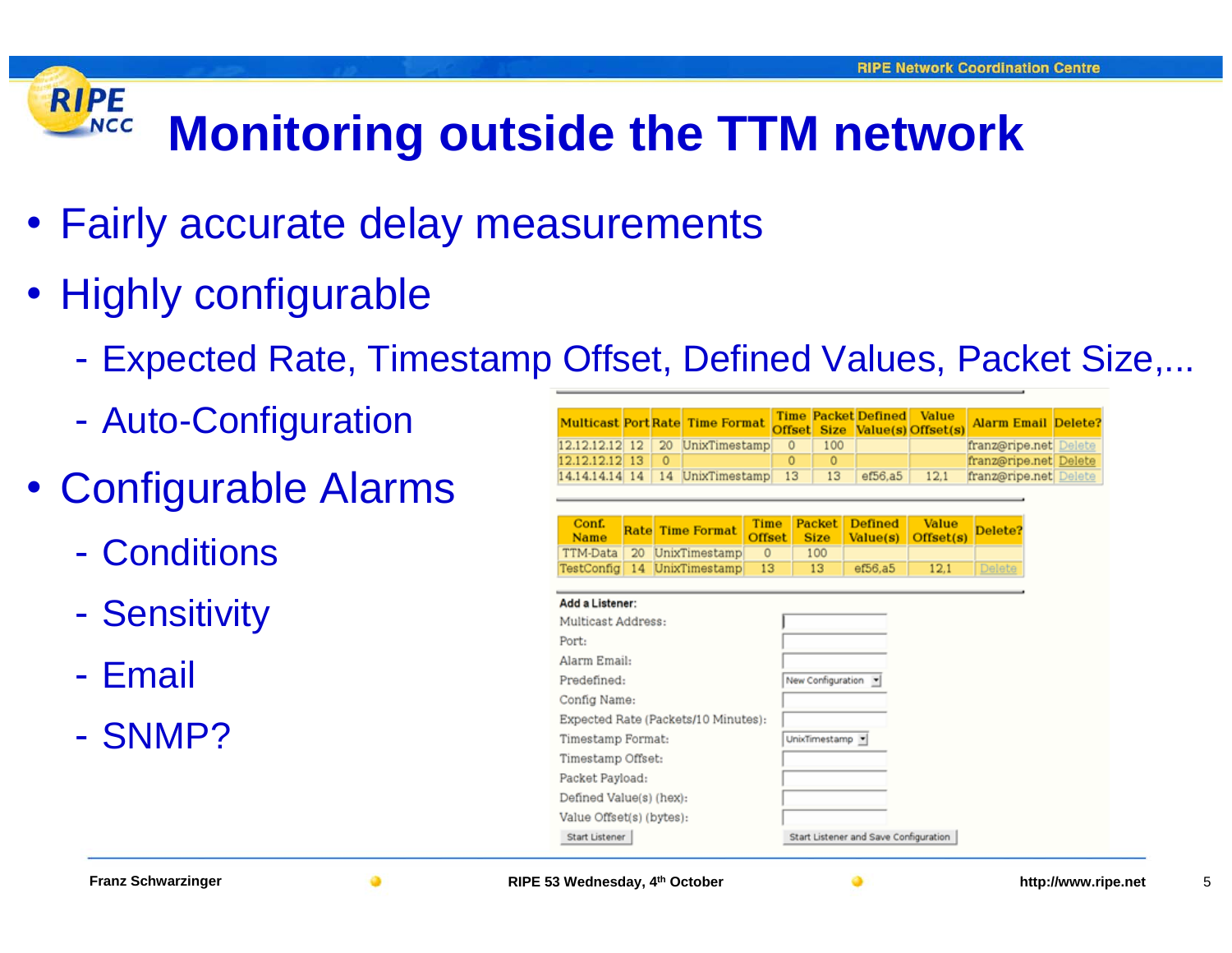

|                    |                       | Getting familiar with TTM/preparation | July           |  |  |
|--------------------|-----------------------|---------------------------------------|----------------|--|--|
| Occumentation work | Link-Local<br>testing | Implementing multicast beacon (TTM)   | August         |  |  |
|                    |                       | Implementing multicast listener (TTM) |                |  |  |
|                    |                       | <b>Graphs and TTM specific UI</b>     | September      |  |  |
|                    |                       | Alarm system                          |                |  |  |
|                    |                       | Custom listener,                      | October        |  |  |
|                    |                       | Alarm integration and UI              | November       |  |  |
|                    | Routed                | Install routed test setup             |                |  |  |
|                    |                       | Implementing problem "Pinpointer"     | December       |  |  |
|                    |                       | Overall code review                   | <b>January</b> |  |  |
|                    | testing               | Move everything in place, write help  | February       |  |  |
|                    |                       | Move into production                  | March          |  |  |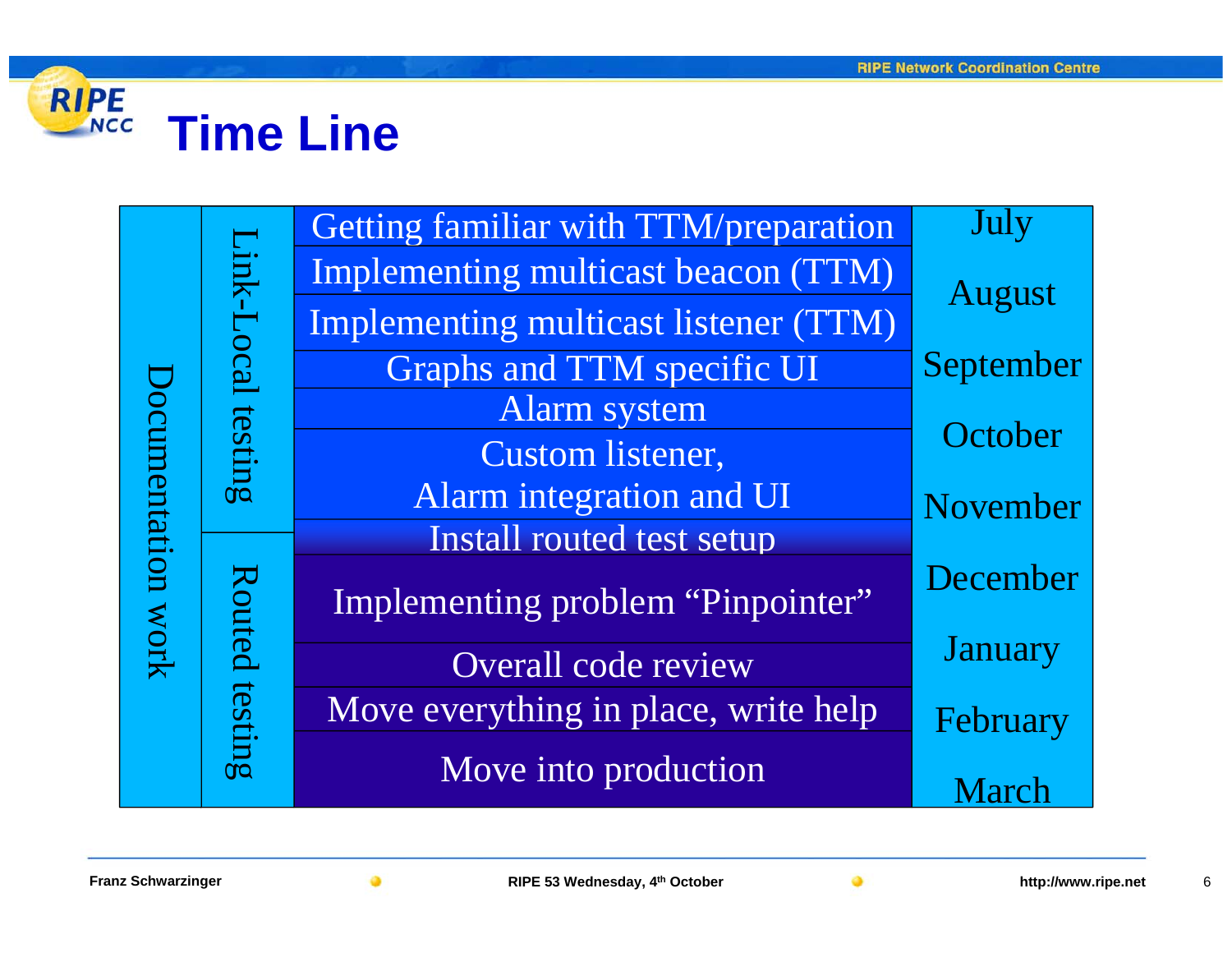#### **RIPE NCC Routed Test Setup**

- Link-Local testing sufficient for...
	- Beacons and listeners
	- -Alarm system
	- User interface
- Problem "Pinpointer" needs more...
	- -Cannot be developed and tested without multicast routing
	- -**We need your help!**